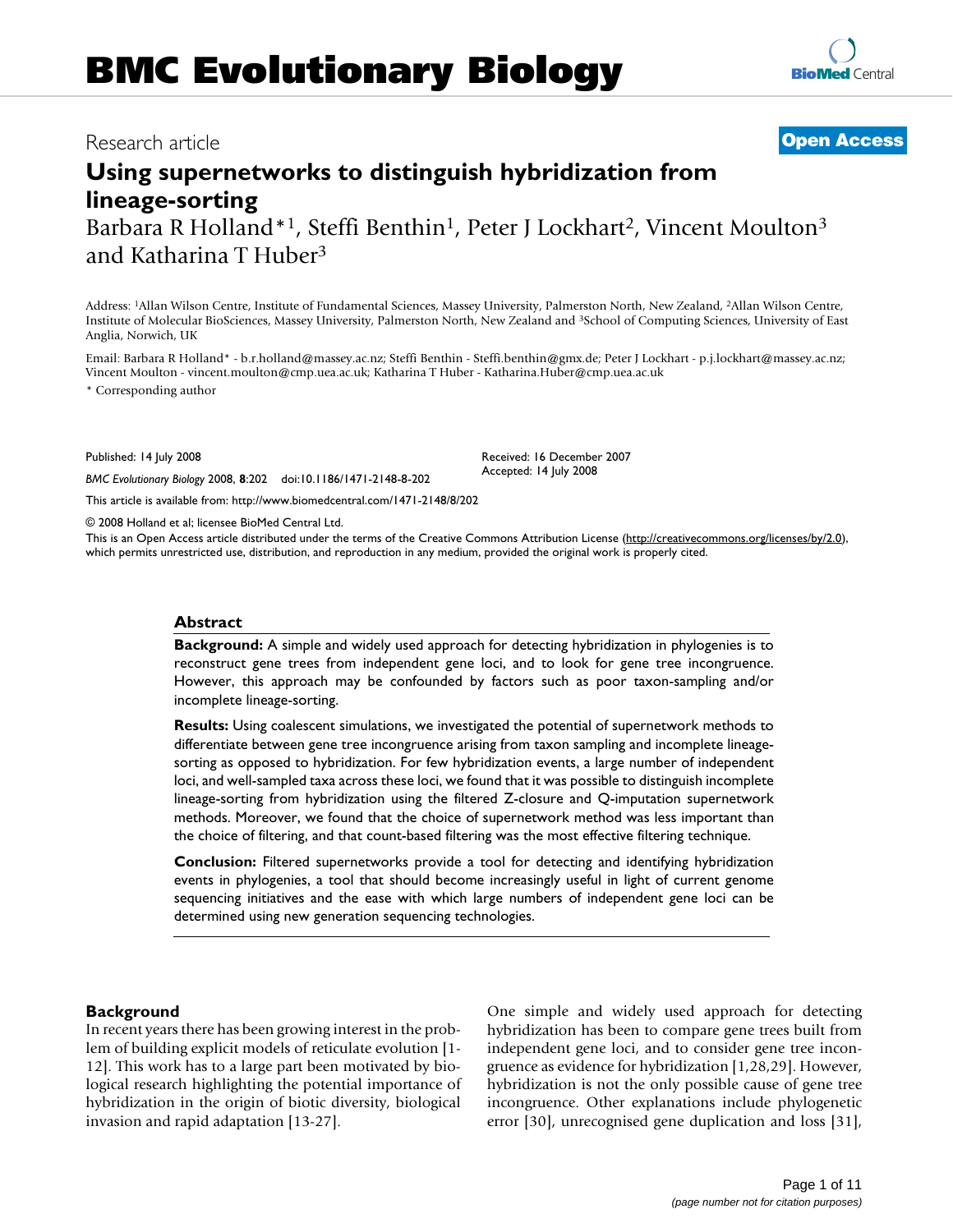incomplete lineage-sorting [32] and lateral gene transfer [33].

In light of current genome sequencing efforts and the ease of sequencing large numbers of independent gene loci using new generation sequencing technologies, it is important to find ways to differentiate between various explanations of gene tree incongruence. Here we focus on distinguishing hybridization from incomplete lineagesorting. In this regard, a helpful concept might be "principal trees", which are the trees displayed by a hybridization network (see the subsection *Simulations* for a more formal definition of principal trees). If a phylogeny contains no hybridization or lateral gene transfer, then the expectation is for one principal or "species" tree. However, if hybridization has occurred, then there will be multiple principal trees. In the absence of incomplete lineage-sorting, each principle tree will represent the evolutionary history for a large collection of loci, but where incomplete lineage-sorting occurs gene trees may differ from their underlying principal tree.

Here we investigate the potential of filtered Z-closure [34] and Q-imputation [35] supernetworks to distinguish phylogenetic signals arising from principal trees from phylogenetic signals caused by a combination of incomplete taxon-sampling and incomplete lineage-sorting in evolutionary histories involving hybridization. We consider these methods since they are not only designed to cope with conflicting phylogenetic signals, but also with data that current genome sequencing efforts can fail to gather (for example, for multi-gene data sets, such as those generated from expressed sequence tag (EST) databases, gene sequences are often missing for species of interest). In particular, using gene trees generated under a coalescent process, we test whether these methods can be used to filter out phylogenetic signals that do not correspond to edges in principal trees, signals that have the potential of confounding efforts to reconstruct complex phylogenies.

## **Methods**

### *Overview*

Analogous to the supertree framework [36] our input is a set of trees on overlapping but not necessarily identical taxa. We refer to the *complete taxa set* as the union of the taxa sets of the input trees; *complete splits* are bipartitions of the complete taxa set and *trivial splits* are splits where one part consists of precisely one element. Furthermore *partial trees* and *partial splits* are trees and splits on a subset of the complete taxa set. We denote a split of the taxa set X as A|B where A and B are both subsets of X,  $A \cup B = X$ , and  $A \cap B$  is the empty set.

Our overall approach is to first generate a collection of partial trees along a hybridization network in the presence of incomplete lineage-sorting (modelled by the coalescent process), to then apply a supernetwork method to this collection of partial trees to obtain a collection of complete splits, and to then apply a filter to reduce the complexity of this collection. The reduced collection of complete splits is then compared to the splits associated with the hybridization network to determine if they have been accurately recovered. We use this approach to study two supernetwork methods – Z-closure [34] and Q-imputation [35], and two types of filter – one counting-based and one homoplasy-based [37].

#### *Supernetwork methods*

We begin with a brief description of the two supernetwork methods that we considered. Supernetwork methods take as input a set of partial trees and produce a set of complete splits. Unlike the supertree framework, these splits need not be compatible, allowing possible conflict within the set of input trees to be represented. The first supernetwork method we consider, Z-closure, is underpinned by the Zclosure rule and is introduced in [34] and implemented in SplitsTree4 [38]. The method begins with a collection of partial trees from which a list of partial splits is obtained – each partial split coming from an edge in some partial tree in the list (see e.g. [8,34,38]). The Z-closure rule takes a pair of partial splits A|B and C|D, and if  $A \cap C$ ,  $B \cap C$ and B ∩ D are all non-empty and  $A \cap D$  is empty, then it replaces the partial splits A|B and C|D with the extended splits A $\mid B \cup D$  and A  $\cup C \mid D$  (c.f. Figure 1). To ensure that as many partial splits in the list as possible are extended to complete splits, the rule is iteratively applied to the partial splits in the list by taking pairs of partial splits and either overwriting them with two splits on a more inclusive taxa set, or, if the rule does not apply, returning the same two partial splits. When the Z-closure rule can no longer be applied the method returns the list of complete splits that have been generated.

Note that the output of Z-closure is dependent on the order of elements in the list of partial splits, and so we repeat the procedure for 10 random orderings keeping a cumulative count of how many times each complete split appears. (Simulations indicate that this order dependence is not strong [5], so there would be little benefit in performing a larger number of random orderings.) Also note that the Z-closure implementation used for this paper differs slightly from that in SplitsTree4 in that it keeps track of multiple copies of partial splits and complete splits, as this information is required by the counting filter that we apply later.

The other supernetwork method we consider, Q-imputation [35], also uses partial trees as input but uses an alternative approach to generating complete splits that is based on the four-taxon subtrees (quartets) of the partial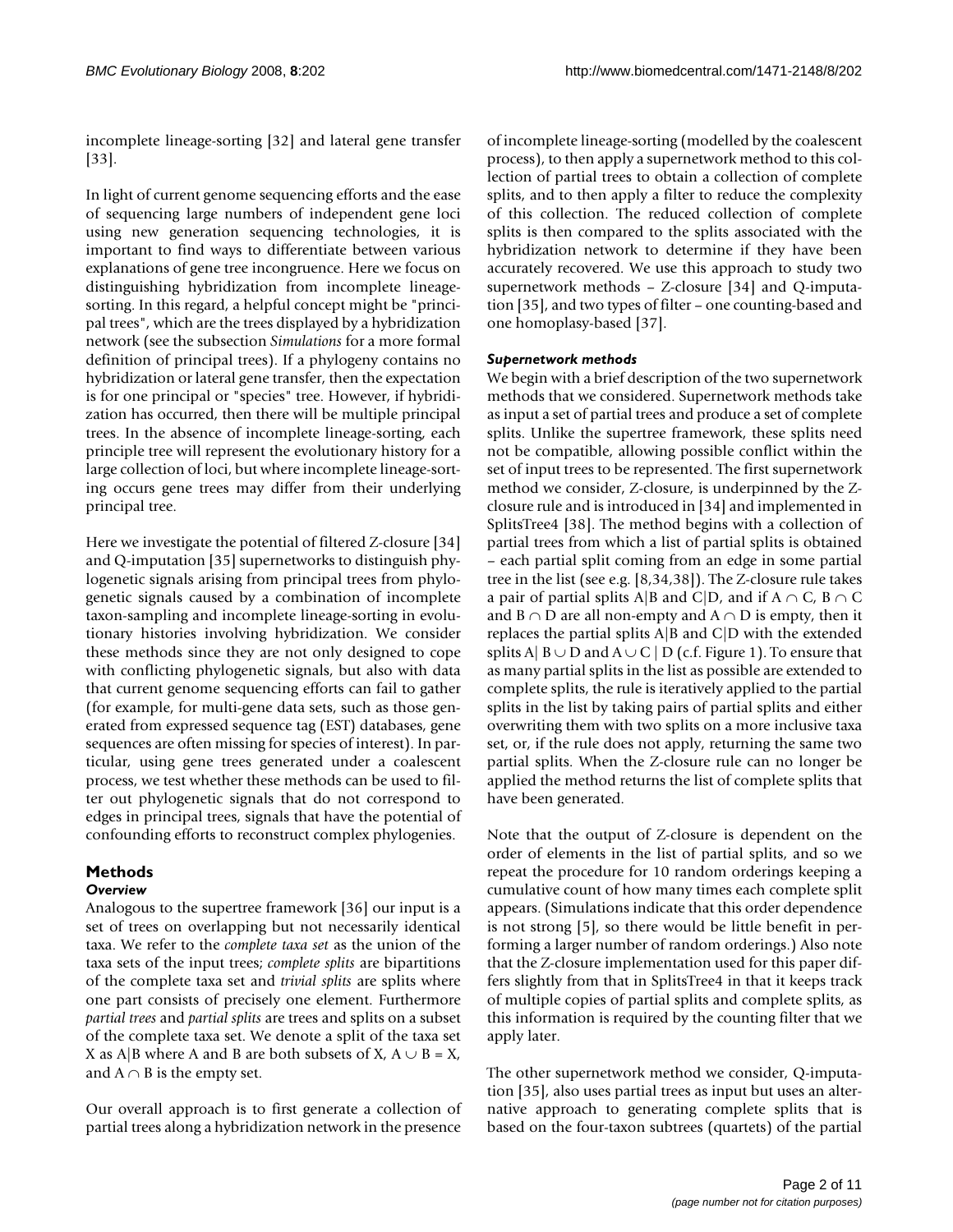

#### **Figure I**

An example of two applications of the Z-rule, which underpins the Z-closure supernetwork method, where two partial splits displayed in the input trees (A) are extended to complete splits as shown in (B) and (C). The bold lines that form the 'Z' shape indicate that the intersection of the taxon sets is non-empty, eg in (B)  $\{C, D\} \cap \{D, M\} = \{D\}, \{D, M\} \cap \{M, P, T\}$ = {M}, {M,P,T}∩ {O,P,T} = {P,T}, but {C,D}∩ {O,P,T} = ∅ so the Z-rule can be applied.

trees. For each partial tree with missing taxa – that is, taxa that are in the complete taxa set but not in the taxa set for that tree – the missing taxa are inserted in the tree. This is done by processing the missing taxa in a fixed order and placing each taxon within the partial tree to maximise the number of quartets that contain the missing taxon and are also quartets of the other partial input trees. Once all the trees have been completed the list of complete splits displayed by the completed trees is returned. (In the special case where all the trees are on identical taxa sets, the Qimputation method reduces to the consensus network method [39]).

#### *Filtering methods*

We apply two different kinds of filter to the lists of complete splits obtained from the two supernetwork methods, a homoplasy-based filter and a counting-based filter. The homoplasy filter [37] requires two user-defined parameters *x* and *y*. The level of homoplasy for each complete split and partial tree is determined by recoding the split as a binary character, reducing it to the same taxa set as the partial tree, and evaluating the number of character state changes required to explain the character on the partial tree (i.e. the parsimony score). Splits that have a parsimony score greater than a given number *x* in more than a given number *y* of the partial trees are filtered out. The counting filter has one user-defined parameter *n* and keeps the *n* splits that appear most frequently in the list of complete splits (ties are broken arbitrarily). Note that for Q-imputation this is equivalent to the filter described in [35] for some choice of threshold.

#### *Simulations*

The starting point for each simulation is a hybridization network such as the one shown in Figure 2a. Formally such networks are rooted, leaf-labelled, directed-acyclicgraphs in which the nodes are of one of four types: nodes with in-degree 2 and out-degree 1 correspond to hybridizations; nodes with in-degree 1 and out-degree 2 correspond to speciation events; nodes with in-degree 1 and out-degree 0 correspond to the extant species; and one special node of in-degree 0 and out-degree 2 is the root. Such a network can be thought of as a collection of rooted principal trees: These trees are obtained by starting from the tips of the hybridization network (these are the nodes with in-degree 1 and out-degree 0) and choosing one of the two possible paths at each hybridization node that is encountered on the way towards the root. The set of principal trees consists of the trees possible to obtain in this manner (Figure 2b). This leads to a natural definition of the collection of splits associated with a hybridization network as being the union of the splits associated with each of the principal trees of the network (Figure 2c and 2d). We will refer to such splits as the true splits of the hybridization network. The purpose of the simulations is to assess if filtered supernetworks can identify the splits present in the principal trees of the hybridization network. To be successful these splits need to be distinguishable from those arising from incomplete lineage-sorting under the coalescent process.

The main flow of our simulation is shown in Figure 3. Given a hybridization network, a collection of trees was created by sampling with replacement from the collection of principal trees (the same tree may appear multiple times). We used the software package COAL [32] to simulate trees according to the coalescent process given a principal tree with branch lengths specified in coalescent units (the number of generations divided by population size). We employed two different branch length settings. In each of the principal trees all branch lengths were either assigned coalescent units of 1 or all branch lengths were assigned coalescent units of 0.5. These choices for the branch length settings were also used in [32], a more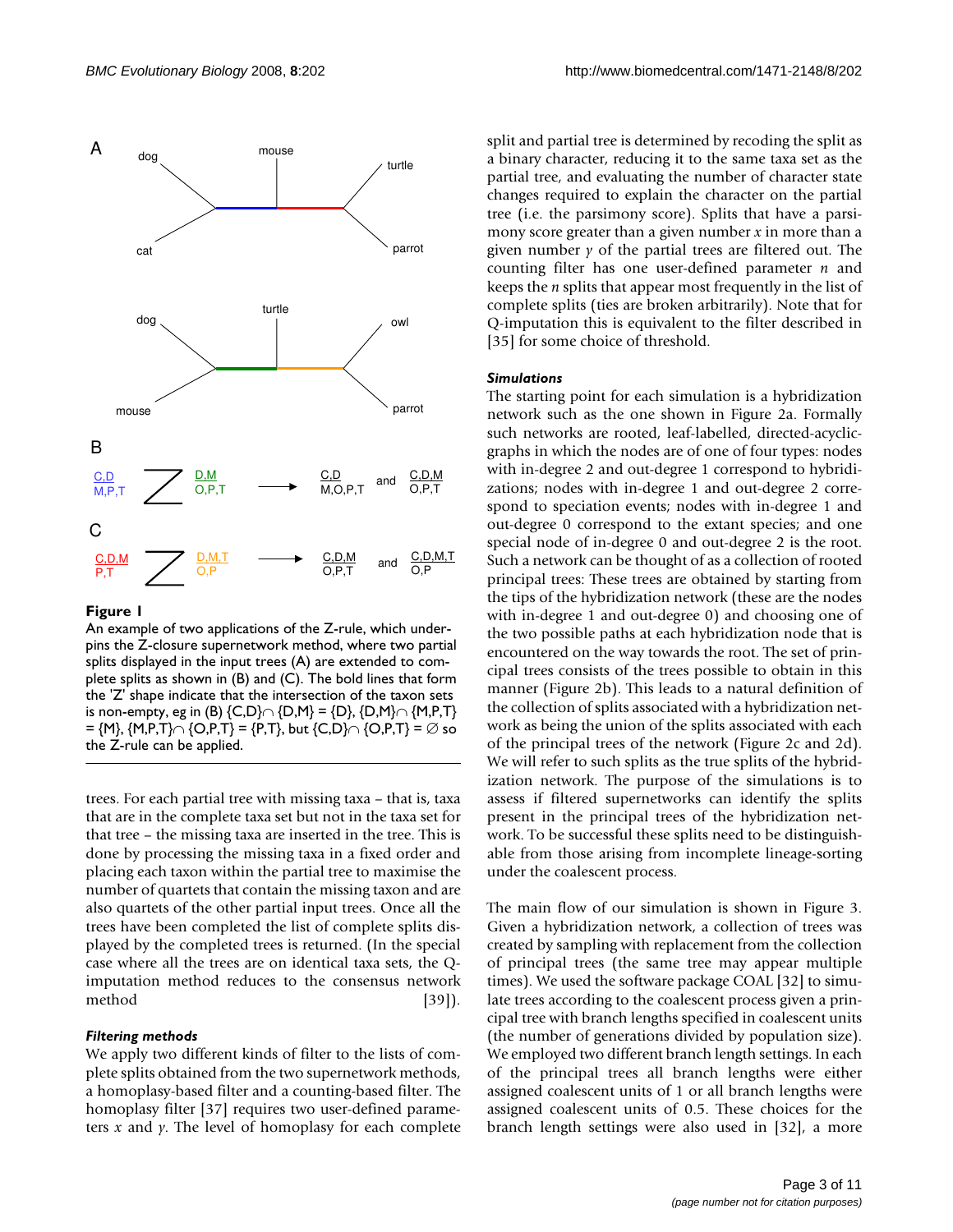sophisticated approach might be to assign branch lengths to the hybridization network itself and then have the principal trees inherit these branch lengths. We also simulated a situation where there were no lineage-sorting effects. In this case the only random aspect to the data generation is the choice of the principal trees. Each tree was then pruned of *m* taxa at random with the restriction that each taxon in the network must appear in at least one partial tree. These collections of partial trees were then used as input to each of the supernetwork methods. Note that, although COAL produces rooted trees, neither of the 2 supernetwork methods considered use any information about the root, so in effect they consider only the corresponding unrooted trees.

Accuracy of the supernetwork methods was determined by counting the number of false positive and false negative splits. A *false positive* is a split that is displayed by the supernetwork, but is not a true split of the hybridization network; a *false negative* is a split that is displayed by at least one of the principal trees of the hybridization network, but not displayed by the supernetwork. Note that these definitions differ from those used in [34] in that they measure accuracy with respect to an underlying hybridization network that has been used to generate the data.

We based our simulations on ten different hybridization networks each labelled by 8 taxa, and representing 0 to 3 hybridization events (Table 1). For each network the parameters in the simulation that varied were the number



#### (A) A hybridization network (number 7 from  $\mathcal{P}$  table 1) with two hybridization nodes is not two hybridization nodes in the set of two hybridization nodes is not two hybridization nodes in the set of two hybridization

(A) A hybridization network (number 7 from Table 1) with two hybridization nodes. (B) The principal trees of the hybridization network – these are found by choosing a single parent at each hybridization node and then suppressing the resulting internal nodes of degree 2. (C) The splits associated with the hybridization network are those displayed by the principal trees in (B). (D) A split network displaying the splits in (C).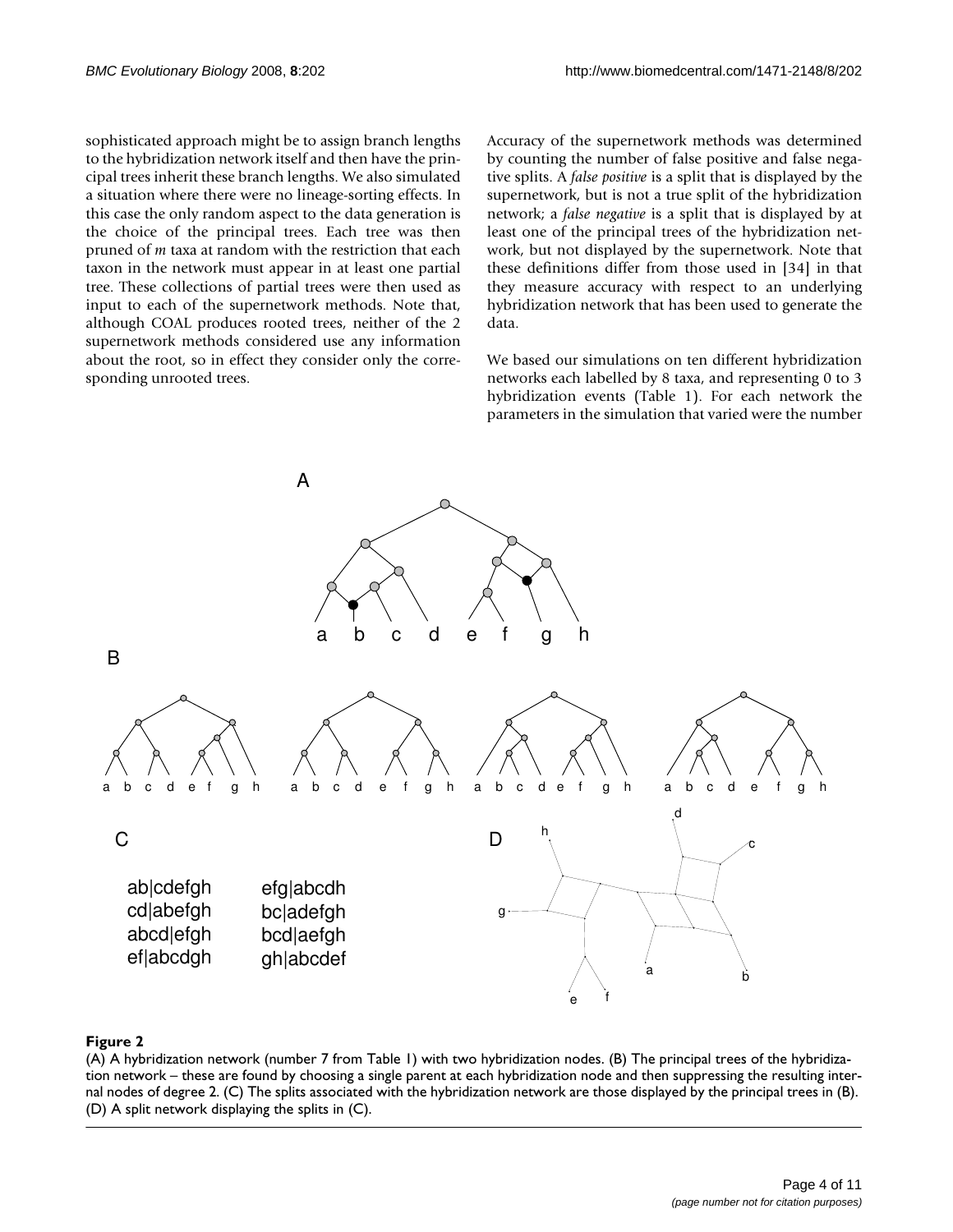of trees  $(g = 5, 10, 15 \text{ or } 20)$ , the branch lengths used by COAL [32]  $(b = 8, 1, 0.5;$  where 8 represents the case where COAL was not used, i.e. there are no incomplete lineage-sorting effects) and the number of taxa missing from each tree  $(m = 0, 1, 2, \text{ or } 3)$ . For each parameter setting we made 100 replicate data sets, giving 6400 sets of partial trees for each of the ten hybridization networks.

We applied 4 different homoplasy filters to the lists of complete splits returned by Z-closure and Q-imputation:

- (HF1) keep only splits with no homoplasy (i.e. a parsimony score of 1) on all partial trees,
- (HF2) keep only splits with no homoplasy on 75% or more of the partial trees,
- (HF3) keep only splits with no homoplasy on 50% or more of the partial trees,

• (HF4) keep splits with a parsimony score of 2 or less on all partial trees.

We also applied the counting filter (CF) to both Z-closure and Q-imputation. For each hybridization network we selected *n* splits, where *n* was fixed to be the number of unique non-trivial splits associated with the principal trees of the network (Table 1).

#### **Results and Discussion**

Results were generated for each of the hybridization networks given in Table 1, but for brevity, in Figures 4, 5, 6, 7 and Table 2 we only show results for hybridization network 7 (the network shown in Figure 2a). Results for the other hybridization networks follow the same general trends [see Additional file 1].



#### Figure 3

Flowchart indicating the steps used in the simulation study.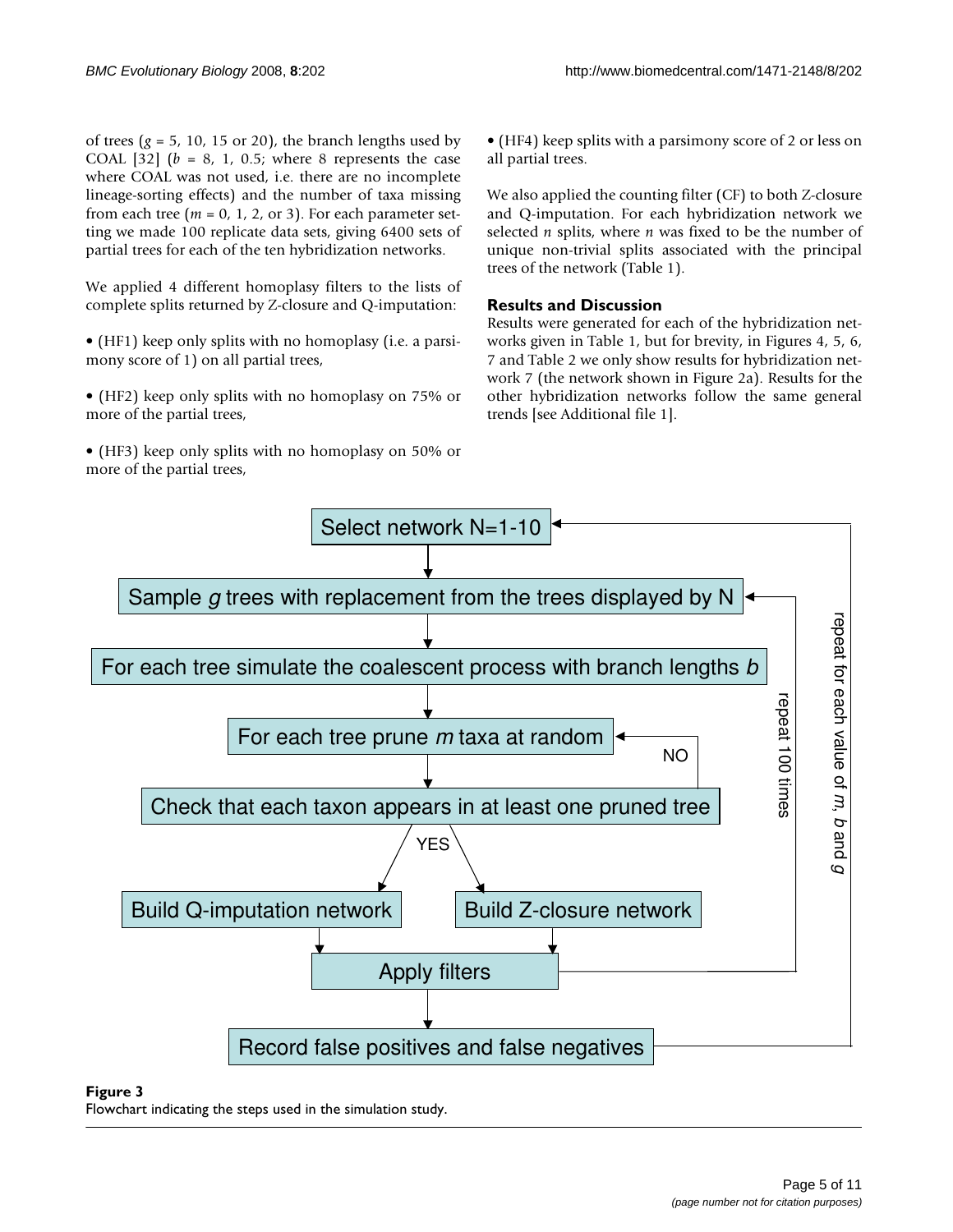#### *Filtering*

Figure 4 shows the change in the average number of split false positives and false negatives with respect to the number of gene trees. The results are averaged over 100 repetitions and the 12 combinations of number of missing taxa *m* and coalescent branch lengths *b*.

As can be seen in Figure 4, the (HF1) filter is far too stringent in combination with either Z-closure or Q-imputation; it gives almost no false positives but false negatives increase with increasing *g* towards the maximum value of 8. The (HF4) filter is not stringent enough in combination with either Z-closure or Q-imputation; it gives almost no false negatives but false positives increase with increasing *g*. Moreover, (HF3) is ineffective in combination with Zclosure as the number of false positives increases with increasing number of partial trees, in combination with Q-imputation the average number of false positives stays close to 2 for all values of *g*. (HF2) is the most effective of the homoplasy filters, as for both Z-closure and Q-imputation both types of errors either decrease or stay reasonably constant with increasing *g*, a property that we would expect any filtered supernetwork method to satisfy. The counting filter also displays this property for both Z-closure and Q-imputation; both false positives and false negatives decrease with increasing number of input trees.

Figure 5 is similar to Figure 4 except that rather than averaging over all values of *b* and *m* we focus on the difficult case with the highest number of missing taxa and the most incongruence generated by incomplete lineage-sorting (*m*  $= 3, b = 0.5$ ). While all the filtered supernetwork methods

| Principle trees (given in Newick format)                              |
|-----------------------------------------------------------------------|
|                                                                       |
| $(((a,b),(c,d)),((e,f),(g,h))); (((a,b),c),(((e,d),f),(g,h)));$       |
| $(((a,b),(c,d)),((e,f),(g,h)))$ ; $(((a,(b,d)),c),((e,f),(g,h)))$ ;   |
|                                                                       |
| $((((((a,b),c),d),e),f),g),h); (((((a,c),(b,d)),e),f),g),h);$         |
| $((((((a,b),c),d),e),f),g),h); (((((a,c),d),e),f), (g,b)),h);$        |
| $(((a,b),(c,d)),((e,f),(g,h))); (((a,b),(c,d)),(((e,f),g),h));$       |
| $((a, ((b,c),d)), ((e,f),(g,h)))$ ; $((a, ((b,c),d)), ((e,f,g),h))$ ; |
| $(((a,b),(c,d)),((e,f),(g,h)))$ ; $(((a,b),c),(((d,e),f),(g,h)))$ ;   |
| $(((a,b),(g,h)), (c,d)), (e,f)); (((a,b),(g,h)), c), ((d,e),f));$     |
| $(((a,b),(c,d)),(e,f),(g,h)); (((a,b),(c,d)),e),(f,(g,h)))$ ;         |
| $(((a,b),(c,d)),((e,f),(g,h))); (((a,b),(c,d)),(e,(f,(g,h))));$       |
| $(((a,b),c),(d,(e,f))),(g,h)); (((a,b),c),(d,e)),(f,(g,h)));$         |
| $(((a,b),c),((d,(e,f)),(g,h))); (((a,b),c),((d,e),(f,(g,h))));$       |
| $((((b,e),(a,c)),((d,f),g)),h); (((b,(a,c)),((e,g),(d,f))),h);$       |
| $(((a,(b,e)),(((c,d),f),g)),h); (((a,b),(((c,d),f),(e,g))),h);$       |
| $(((a,c),(((b,e),d),f),g)),h); (((a,c),(((b,d),f),(e,g))),h);$        |
| $((a,(((b,e),(c,d)),f),g)),h); ((a,(((b,(c,d)),f),(e,g))),h);$        |
|                                                                       |

The column H gives the number of hybridization events, and the column S gives the number of unique non-trivial splits contained in the principal trees.

shown in Figure 5 control false negatives, false positives increase with increasing *g* for both Z-closure and Q-imputation using (HF3).

For the rest of this section, we restrict our attention to the best homoplasy filter (HF2) and the counting filter (CF).

#### *Missing taxa*

Figure 6 shows the trends in the number of false positives and false negatives as the number of missing taxa per tree, *m*, increases from 0 to 3. Results are averaged over the 12 possible settings for number of partial trees *g* and coalescent branch lengths *b*. The (HF2) and (CF) filters exhibit very different behaviour. For (HF2) as *m* increases the number of false positives increases, in particular going from 2 to 3 missing taxa produces a dramatic increase. Conversely the number of false negatives decreases, presumably due to the fact that as the number of missing taxa gets large more splits meet the requirement of the filter. This effect was not observed for (CF) where the total number of splits is capped; here both false positives and negatives increase with growing *m*.

#### *Incomplete lineage-sorting*

Recall that the parameter *b* affects the probability that the trees generated by COAL [32] will match the principal tree sampled from the hybridization network,  $b = 8$  corresponds to trees that match exactly. Figure 7 shows the trends in the number of false positives and false negatives for different values of *b*. Results are averaged over the 16 possible settings for the number of partial trees *g* and the number of missing taxa *m*. As expected, both methods and filters perform better when *b* is large.

#### *Overall performance*

Table 2 shows the number of false positives for hybridization network 7 (Figure 2a), which has 2 hybridization events and 8 true splits, for  $m = 0, 1, 2$  or  $3, b = 0.5, 1$  or  $8$ , and  $g = 5$ , 10, 15 or 20 for both Z-closure and Q-imputation with (CF). If two out of three of the conditions (*g*, *m*, or *b*) are favourable (i.e. many input trees, few missing taxa, and the probability that the input trees are congruent with the principal trees is high) then both methods work well. However if two or three of the conditions are unfavourable then both methods start to break down.

Figures 8a and 8b show the average number of false positives and false negatives respectively (averaged over *m*, *g*, and *b*) versus the number of true splits for hybridization networks 1–9. Hybridization network 10 is not shown in the figures, as it is an outlier with 24 true splits, but results for this network follow the same trends as the other hybridization networks. For (CF) both types of errors increase slowly with increasing number of true splits. For (HF2) false positives appear fairly constant, but false neg-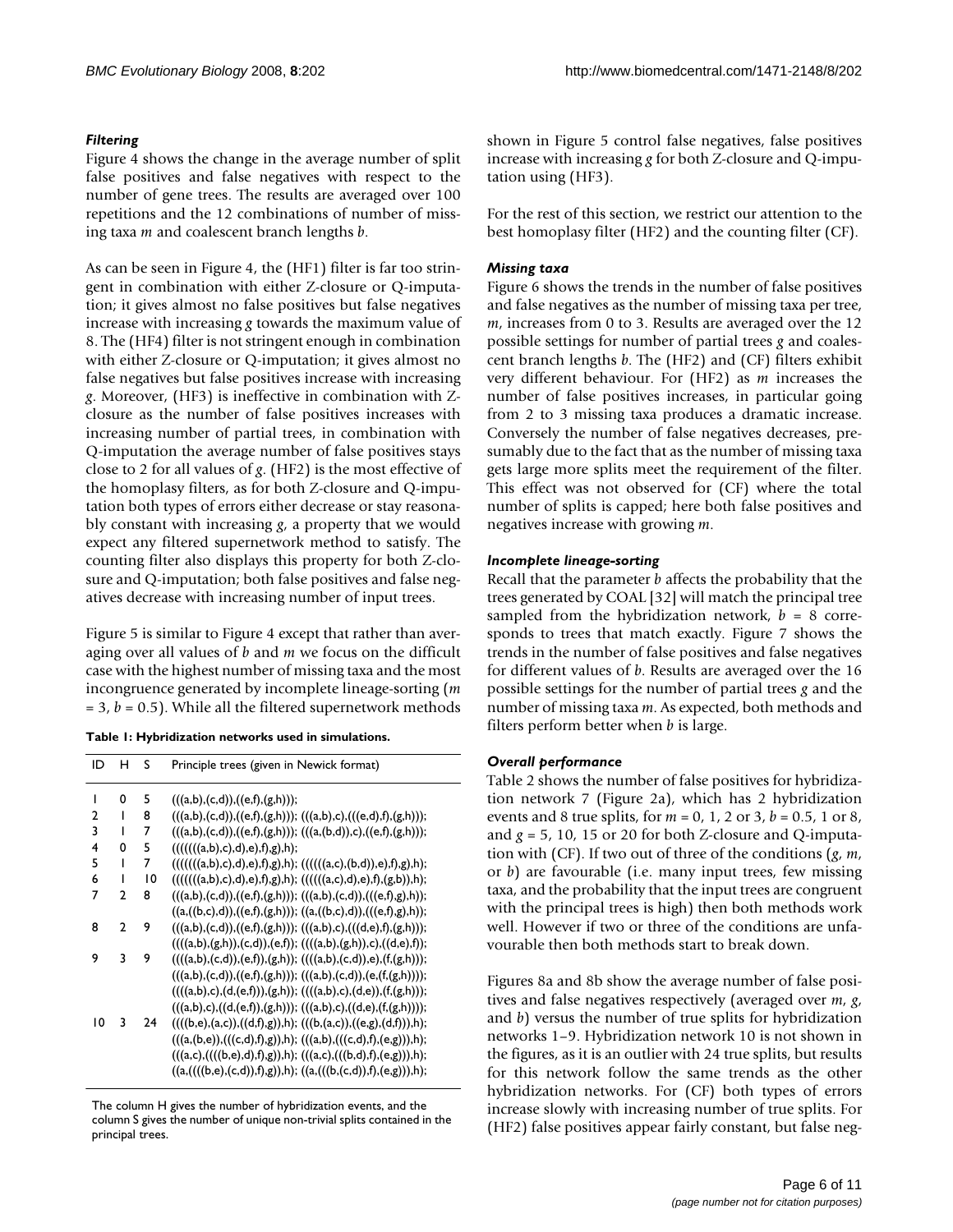|                       |          | Q-imputation |         |         |              | Z-closure |         |         |         |         |
|-----------------------|----------|--------------|---------|---------|--------------|-----------|---------|---------|---------|---------|
|                       |          | $m = 0$      | $m = 1$ | $m = 2$ | $m = 3$      |           | $m = 0$ | $m = 1$ | $m = 2$ | $m = 3$ |
| $\mathbf{b} = \infty$ | $g = 5$  | 0            | 0.2     | 0.64    | 2.18         | $g = 5$   | 0       | 0.23    | 0.56    | 0.66    |
|                       | $g = 10$ | 0            | 0.07    | 0.33    | 1.25         | $g = 10$  | 0       | 0.17    | 0.56    | 1.26    |
|                       | $g = 15$ | 0            | 0.08    | 0.25    | 0.86         | $g = 15$  | 0       | 0.12    | 0.49    | 0.98    |
|                       | $g = 20$ | 0            | 0.01    | 0.18    | 0.47         | $g = 20$  | 0       | 0.04    | 0.29    | 0.76    |
|                       |          | $m = 0$      | $m = 1$ | $m = 2$ | $m = 3$      |           | $m = 0$ | $m = 1$ | $m = 2$ | $m = 3$ |
| $b = 1$               | $g = 5$  | 1.62         | 2.05    | 2.29    | 3.38         | $g = 5$   | 1.61    | 1.97    | 2.25    | 2.25    |
|                       | $g = 10$ | 0.68         | 1.44    | I.98    | 2.69         | $g = 10$  | 0.67    | 1.37    | 1.96    | 2.6     |
|                       | $g = 15$ | 0.34         | 0.97    | 1.37    | $\mathbf{2}$ | $g = 15$  | 0.33    | 0.84    | 1.43    | 2.1     |
|                       | $g = 20$ | 0.18         | 0.74    | 1.05    | 1.93         | $g = 20$  | 0.18    | 0.68    | 1.12    | 2.01    |
|                       |          | $m = 0$      | $m = 1$ | $m = 2$ | $m = 3$      |           | $m = 0$ | $m = 1$ | $m = 2$ | $m = 3$ |
| $b = 0.5$             | $g = 5$  | 2.85         | 3.24    | 3.74    | 4.56         | $g = 5$   | 2.79    | 3.04    | 3.71    | 3.78    |
|                       | $g = 10$ | 1.73         | 2.25    | 2.68    | 3.76         | $g = 10$  | 1.71    | 2.18    | 2.64    | 3.56    |
|                       | $g = 15$ | 1.3          | 1.67    | 2.24    | 3.28         | $g = 15$  | 1.31    | 1.65    | 2.35    | 3.16    |
|                       | $g = 20$ | 0.94         | 1.43    | 2.12    | 2.57         | $g = 20$  | 0.95    | 1.33    | 2.05    | 2.54    |

**Table 2: False positives for hybridization network 7 using the counting filter to select the 8 highest weight splits.**

atives increase linearly with a slope close to one with increasing number of true splits.



We have evaluated the potential of Z-closure and Q-imputation filtered supernetworks to identify splits belonging to the sets of principal trees associated with hybridization networks. We have found that this approach can recover these splits when there are few hybridization events. However, our results imply that (1) if gene trees have many missing taxa then many gene trees are required; (2) if the gene trees are frequently incongruent with the principal trees of the hybridization network due to incomplete lineage-sorting then a large number of near complete gene trees is required; (3) and if there are few gene trees available they need to be both near complete and highly congruent with the principal trees.

In our simulations the counting filter picked the n bestsupported splits, where n was chosen to be the known number of true non-trivial splits. Of course with real data n will not be known, although in practice n could be chosen by, for example, greedily introducing splits with highest support as long as the corresponding network does not become too complex to easily interpret. Approaches to do this are described in [40] for consensus networks. Note that by increasing n the risk of introducing false positive splits is increased, although the risk of failing to identify true positive splits is reduced.

Despite these limitations, with the potential now of obtaining large numbers of splits from independent gene loci using new generation sequencing technologies, our findings may nevertheless be applicable for tree-like phylogenies where some degree of hybridization is inferred [41]. In such cases, filtered supernetworks can be used to identify the true splits of the underlying hybridization network. Once these are obtained, the method of [5] can



### Figure 4

False positives (A) and false negatives (B) with increasing numbers of input trees for Z-closure (ZC) and Q-imputation (Q) keeping splits with no homoplasy on any tree (HF1), keeping splits with no homoplasy on 75% or more of the trees (HF2), keeping splits with no homoplasy on 50% or more of the trees (HF3), keeping splits with a homoplasy score of 1 or less on all of the trees (HF4), or keeping the 8 highest weight splits (CF) for hybridization network 7. Values are averages over the 12 combinations of coalescent branch length *b* and number of missing taxa *m*. The maximum possible number of false negatives for this hybridization network is 8.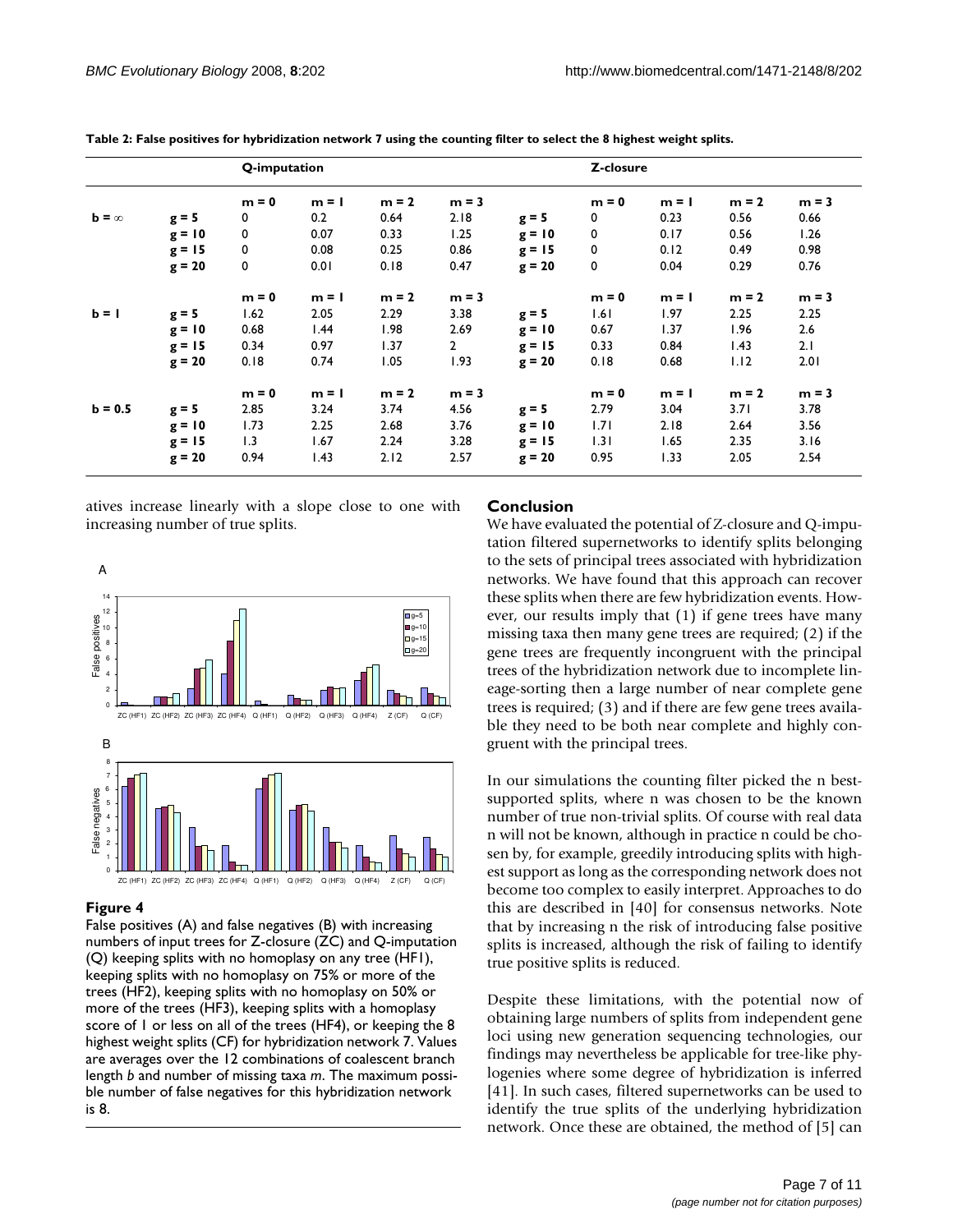



#### **Figure 5**

False positives (A) and false negatives (B) with increasing number of input trees for the highest setting of missing taxa (*m* = 3) and the smallest setting for coalescent branch lengths (*b* = 0.5) for hybridization network 7. Abbreviations are as descibed in Figure 4. The maximum possible number of false negatives for this hybridization network is 8.

be used to convert the split system into a hybridization scenario.

One of our most interesting findings is that the choice of whether to use Z-closure or Q-imputation seems to have much less impact on accuracy with regards to recovering the splits in the underlying hybridization network than the choice of filter. For both Q-imputation and Z-closure the counting filter (CF) has the desirable property that as the amount of data increases (more genes or more complete gene trees) the rate of both false positives and false negatives goes down. Several settings were tried for the homoplasy-based filter (HF1 – HF4). HF1 was too stringent, and HF3/HF4 tended to either suffer from increasing false positives or increasing false negatives as the number of gene trees increased. HF2 gave the best compromise between these extremes.



#### Figure 6

False positives (A) and false negatives (B) as the number of missing taxa *m* increases from 0 to 3 for hybridization network 7. Results are averaged over the 12 possible settings for number of gene trees *g* and coalescent branch lengths *b*. Abbreviations are as descibed in Figure 4. The maximum possible number of false negatives for this hybridization network is 8.

Using the HF2 filter, we found that Z-closure had a higher false positive rate than Q-imputation over a range of parameter combinations (Figure 8A). One explanation might be that Z-closure can potentially generate more splits than Q-imputation. For example, given *g* fully resolved gene trees on 8-*m* taxa (*m* = 1, 2, 3), Q-imputation can generate at most 5\**g* non-trivial complete splits, whereas Z-closure can produce at most 10\*(5-*m*)\**g* nontrivial complete splits (where 10 is the number of random orderings). Hence the maximum number of splits that Zclosure could generate decreases as *m* grows, whereas the number of splits that Q-imputation could generate stays constant. What we observe for both methods and filters is that false positives increase with increasing *m* (Figure 6). Therefore, the maximum number of splits that Z-closure and Q-imputation could generate does not appear to explain the difference in false positive rates. We think a more likely explanation is that Q-imputation places missing taxa in such a way as to maximize agreement with the input trees, hence tending to produce multiple copies of the same splits. Conversely, Z-closure aims to find all possible complete splits that can be derived by extending partial splits using the Z-closure rule, a process that can yield many different splits. Hence we expect that Q-imputation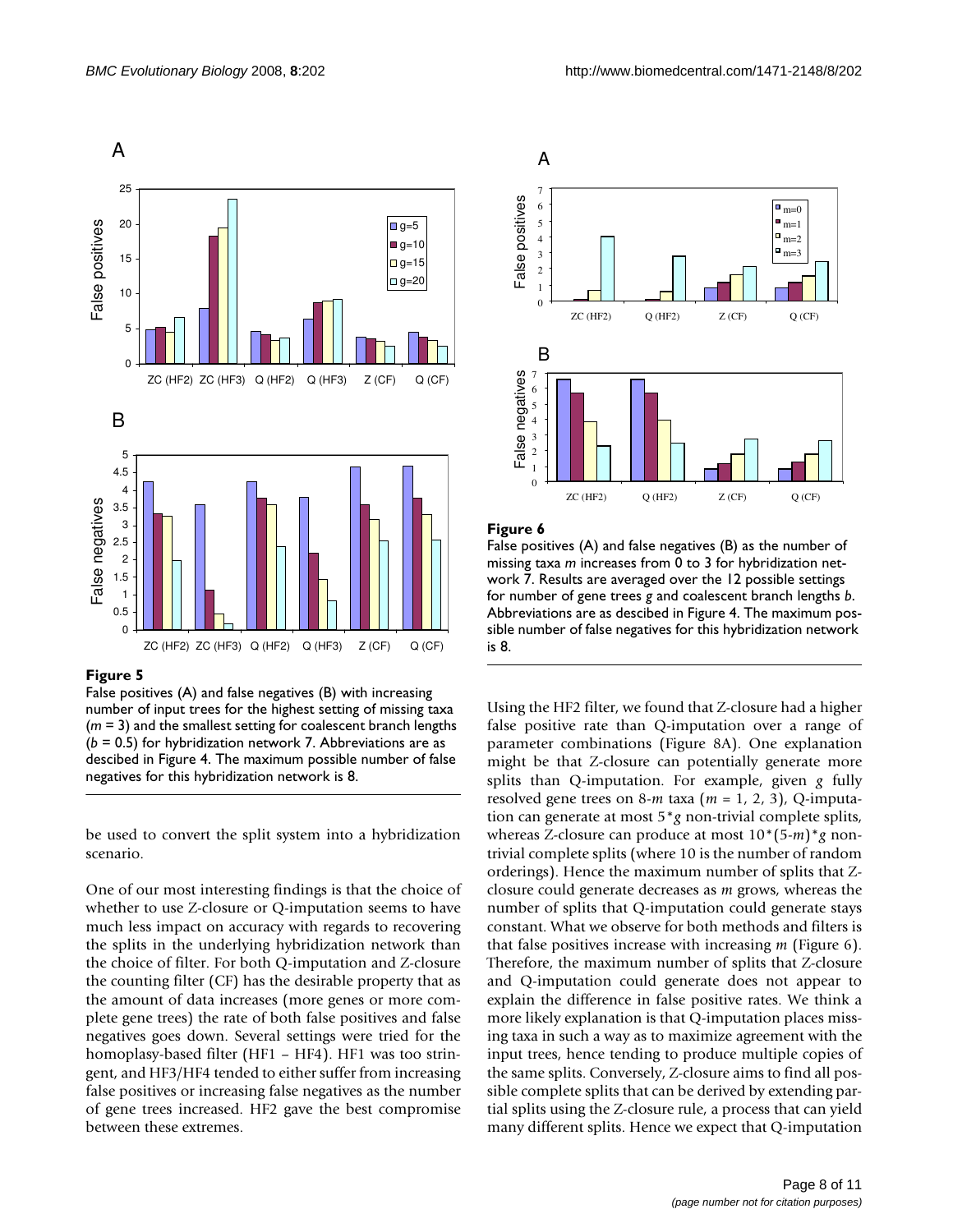

#### Figure 7

False positives (A) and false negatives (B) for the two different branch length settings using in the coalescent simulation  $(b = 0.5$  and  $b = 1$ ), and for the control without incomplete lineage-sorting (*b* = 8) for hybridization network 7. Results are averaged over the 16 possible settings for number of gene trees *g* and number of missing taxa *m*. Abbreviations are as descibed in Figure 4. The maximum possible number of false negatives for this hybridization network is 8.

would be likely to generate fewer false positives than Zclosure in general. This difference is not greatly reduced by HF2 as, in contrast to CF, it does not place a cap on the total number of splits.

We found that HF2 resulted in more false negatives than CF (Figure 8B). This may be due to the fact that this filter only selects splits that have no homoplasy when restricted to 75% of the input trees. Since the principal trees are obtained from a network, they can be different and in some cases may only agree on a small number of edges. Even a true split may have a high homoplasy score when restricted to a particular principal tree. In contrast, CF only selects splits that occur with high frequency, irrespective



#### Figure 8

False positives (A) and false negatives (B) averaged over 48 combinations of number of missing taxa *m*, number of gene trees *g*, and coalescent branch lengths *b* versus the number of true splits for hybridization networks 1–9. Note that the number of true splits is the maximum possible number of false negatives.

of whether they are in agreement with any of the input trees.

Although all the trees used in our simulations were fully resolved, both supernetwork methods considered here can be applied to partially resolved trees. Thus, when inferring gene trees to be used as input to a supernetwork method, it would probably be a reasonable approach to only retain those edges in the estimated gene trees that have high support (e.g. bootstrap support or posterior probability higher than some cut-off value).

In cases where there are many hybridization events, especially between individuals that are not closely related, there will be many principal trees and corresponding splits (as in hybridization network 10). Many of these splits will occur at low frequencies making them hard to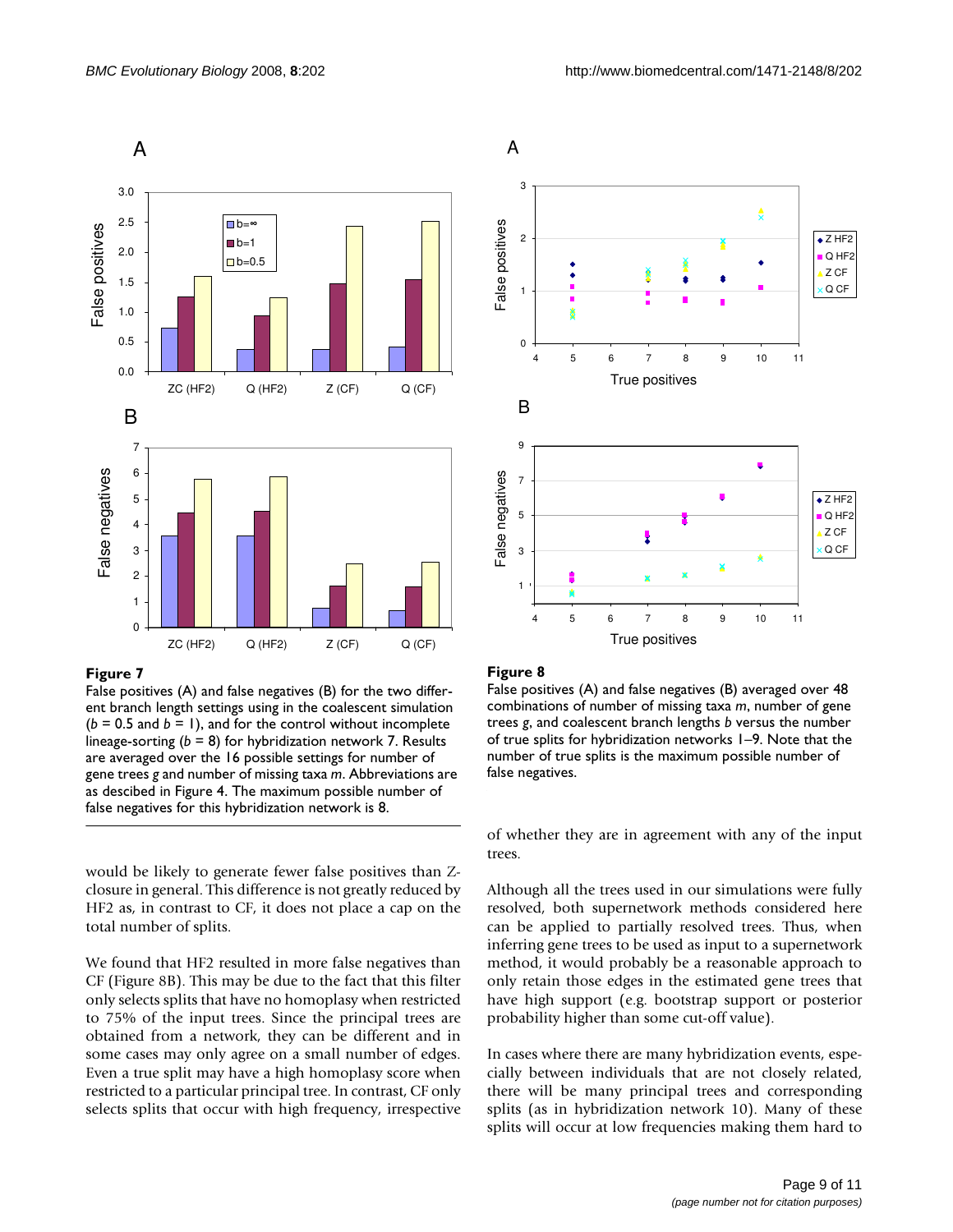distinguish from phylogenetic error. This means that phylogenetic inference will be limited, as gene-tree incongruence will be extensive. In such cases, rather than attempt to reconstruct a hybridization network, it may be more appropriate to formulate objective tests to better understand the complexity of the data and the extent to which hybridization contributes to this complexity. Joly, McLenachan and Lockhart (submitted manuscript) have recently proposed such a test.

An unexplored idea worthy of study is the investigation of model-based, rather than combinatorial, methods of filtering. One approach might be to consider posterior probability distributions on species trees [42]. It will be interesting to investigate whether such posterior distributions can also be analysed for evidence of distinct principal trees in cases where evolutionary relationships are complex.

#### **Authors' contributions**

BRH developed and applied the simulation scheme, implemented the modified Z-closure method, homoplasy filter and counting filter, and contributed to writing the ms, especially the methods and results section. SB conducted initial simulations with Z-closure. PL ensured biological relevance, and contributed to writing the ms, especially the introduction and conclusions. VM ensured mathematical correctness and developed the overall concept. KH ensured mathematical correctness and developed the overall concept, contributed to writing the ms, especially the methods and results section.

#### **Acknowledgements**

All authors thank the Isaac Newton Institute for Mathematical Sciences, Cambridge, UK for hosting them in the context of their Phylogenetics Programme where part of the work presented in this paper was carried out. BRH and PJL thank Marsden Fund MAU0509 and MAU0510, VM thanks the Engineering and Physical Sciences Research Council (EPSRC), grant EP/ D068800/1.

#### **References**

- 1. Linder CR, Rieseberg L: **Reconstructing patterns of reticulate evolution in plants.** *Amer J Botany* 2004, **91:**1700-1708.
- Gusfield D, Eddhu S, Langley CH: [Optimal, efficient reconstruc](http://www.ncbi.nlm.nih.gov/entrez/query.fcgi?cmd=Retrieve&db=PubMed&dopt=Abstract&list_uids=15272438)**[tion of phylogenetic networks with constrained recombina](http://www.ncbi.nlm.nih.gov/entrez/query.fcgi?cmd=Retrieve&db=PubMed&dopt=Abstract&list_uids=15272438)[tion.](http://www.ncbi.nlm.nih.gov/entrez/query.fcgi?cmd=Retrieve&db=PubMed&dopt=Abstract&list_uids=15272438)** *J Bioinform Comput Biol* 2004, **2(1):**173-213.
- 3. Nakhleh L, Warnow T, Linder CR, St. John K: **[Reconstructing](http://www.ncbi.nlm.nih.gov/entrez/query.fcgi?cmd=Retrieve&db=PubMed&dopt=Abstract&list_uids=16108717) [reticulate evolution in species–theory and practice.](http://www.ncbi.nlm.nih.gov/entrez/query.fcgi?cmd=Retrieve&db=PubMed&dopt=Abstract&list_uids=16108717)** *J Comput Biol* 2005, **12(6):**796-811.
- 4. Jansson J, Sung W: **Inferring a level-1 phylogenetic network from a dense set of rooted triplets.** *Springer Lecture Notes in Computer Science* 2004, **3106:**462-471.
- 5. Huson DH, Kloepper T, Lockhart PJ, Steel M: **Reconstruction of reticulate networks from gene trees.** In *RECOMB 2005 LNBI 3500* Edited by: Miyano S. Springer-Verlag Heidelberg; 2005:233-249.
- 6. Song YS, Hein J: **[Constructing minimal ancestral recombina](http://www.ncbi.nlm.nih.gov/entrez/query.fcgi?cmd=Retrieve&db=PubMed&dopt=Abstract&list_uids=15767774)[tion graphs.](http://www.ncbi.nlm.nih.gov/entrez/query.fcgi?cmd=Retrieve&db=PubMed&dopt=Abstract&list_uids=15767774)** *J Comput Biol* 2005, **12(2):**147-169.
- 7. Baroni M, Semple C, Steel M: **[Hybrids in real time.](http://www.ncbi.nlm.nih.gov/entrez/query.fcgi?cmd=Retrieve&db=PubMed&dopt=Abstract&list_uids=16507523)** *Syst Biol* 2006, **55:**46-56.
- 8. Semple C, Steel M: *Phylogenetics* Oxford: Oxford University Press; 2003.
- 9. Huber KT, Oxelman B, Lott M, Moulton V: **Reconstructing the evolutionary history of polyploids from multi-labelled trees.** *Mol Biol Evo* 2006, **23:**1784-1791.
- 10. Willson S: **[Unique determination of some homoplasies at](http://www.ncbi.nlm.nih.gov/entrez/query.fcgi?cmd=Retrieve&db=PubMed&dopt=Abstract&list_uids=17318673) [hybridization events.](http://www.ncbi.nlm.nih.gov/entrez/query.fcgi?cmd=Retrieve&db=PubMed&dopt=Abstract&list_uids=17318673)** *Bull Math Biol* 2007, **69:**1709-1725.
- 11. Cardona G, Rosselló F, Valiente G: **[Tripartitions do not always](http://www.ncbi.nlm.nih.gov/entrez/query.fcgi?cmd=Retrieve&db=PubMed&dopt=Abstract&list_uids=18177903) [discriminate Phylogenetic Networks.](http://www.ncbi.nlm.nih.gov/entrez/query.fcgi?cmd=Retrieve&db=PubMed&dopt=Abstract&list_uids=18177903)** *Math Biosci* **211:**356-370.
- 12. van Iersel L, Keijsper J, Kelk S, Stougie L: **Constructing level-2 phylogenetic networks from triplets.** 2007. arXiv:0707.2890v1 [qbio.PE]
- 13. Linnaeus C: *Species plantarum, exhibentes plantas rite cognitas, ad genera relatas, cum differentiis specificis, nominibus trivialibus, synonymis selectis, locis natalibus, secundum systema sexuale digestas* Holmiae: Impensis Laurentii Salvii [L. Salvius, Stockholm]; 1753.
- 14. Anderson E: **Hybridization of the habitat.** *Evolution* 1948, **2:**1-9.
- 15. Shaw KL, Stebbins GL: **The role of hybridization in evolution.** *Proc Am Philos Soc* 1959, **103:**231-251.
- 16. Ehrendorfer FR: **[Differentiation-hybridization cycles and poly](http://www.ncbi.nlm.nih.gov/entrez/query.fcgi?cmd=Retrieve&db=PubMed&dopt=Abstract&list_uids=13819584)[ploidy .](http://www.ncbi.nlm.nih.gov/entrez/query.fcgi?cmd=Retrieve&db=PubMed&dopt=Abstract&list_uids=13819584)** *Cold Spring Harb Symp Quant Biol* 1959, **24:**141-152.
- 17. Rattenbury JA: **Cyclic hybridization as a survival mechanism in the New Zealand forest flora.** *Evolution* 1962, **16:**348-363.
- 18. Levin DA: **Hybridization and evolution a discussion.** *Taxon* 1970, **19:**167-171.
- 19. Grant V: *Plant speciation* 2nd edition. New York: Columbia University Press; 1981.
- 20. Arnold ML: *Natural hybidization and evolution* New York: Oxford University Press; 1997.
- 21. Barrier M, Baldwin BG, Robichaux RH, Purugganan MD: **[Interspe](http://www.ncbi.nlm.nih.gov/entrez/query.fcgi?cmd=Retrieve&db=PubMed&dopt=Abstract&list_uids=10474905)[cific hybrid ancestry of a plant adaptive radiation: allopoly](http://www.ncbi.nlm.nih.gov/entrez/query.fcgi?cmd=Retrieve&db=PubMed&dopt=Abstract&list_uids=10474905)ploidy of the Hawaiian Silversword alliance (Asteraceae) [inferred from floral homeotic gene duplications.](http://www.ncbi.nlm.nih.gov/entrez/query.fcgi?cmd=Retrieve&db=PubMed&dopt=Abstract&list_uids=10474905)** *Mol Biol Evol* 1999, **16(8):**1105-1113.
- 22. Ellstrand NC, Schierenbeck KA: **[Hybridization as a stimulus for](http://www.ncbi.nlm.nih.gov/entrez/query.fcgi?cmd=Retrieve&db=PubMed&dopt=Abstract&list_uids=10860969) [the evolution of invasivness in plants.](http://www.ncbi.nlm.nih.gov/entrez/query.fcgi?cmd=Retrieve&db=PubMed&dopt=Abstract&list_uids=10860969)** *Proc Natl Acad Sci USA* 2000, **97:**7043-7050.
- 23. Barton NH: **[The role of hybridization in evolution.](http://www.ncbi.nlm.nih.gov/entrez/query.fcgi?cmd=Retrieve&db=PubMed&dopt=Abstract&list_uids=11298968)** *Molecular Ecology* 2001, **10:**551-568.
- 24. Rieseberg LH, Raymond O, Rosenthal DM, Lai Z, Livingstone K, Nakazato T, Durphy JL, Schwarzbach AE, Donovan LA, Lexer C: **[Major ecological transitions in annual sunflowers facilitated](http://www.ncbi.nlm.nih.gov/entrez/query.fcgi?cmd=Retrieve&db=PubMed&dopt=Abstract&list_uids=12907807) [by hybridization.](http://www.ncbi.nlm.nih.gov/entrez/query.fcgi?cmd=Retrieve&db=PubMed&dopt=Abstract&list_uids=12907807)** *Science* 2003, **301:**1211-1216.
- 25. Seehausen O: **[Hybridization and adaptive radiation.](http://www.ncbi.nlm.nih.gov/entrez/query.fcgi?cmd=Retrieve&db=PubMed&dopt=Abstract&list_uids=16701254)** *Trends Ecol Evol* 2004, **19:**198-207.
- 26. Wissemann V: **Plant evolution by means of hybridization.** *Systematics and Biodiversity* 2007, **5:**243-253.
- 27. Mallet J: **[Hybrid speciation.](http://www.ncbi.nlm.nih.gov/entrez/query.fcgi?cmd=Retrieve&db=PubMed&dopt=Abstract&list_uids=17361174)** *Nature* 2007, **446:**279-283.
- 28. Palmer JD, Shields CR, Cohen DB, Orton TJ: **Chloroplast DNA evolution and the origin of amphidiploid Brassica species.** *Theor Appl Genet* 1983, **65:**181-189.
- 29. Sang T, Zhong Y: **[Testing hybridization hypotheses based on](http://www.ncbi.nlm.nih.gov/entrez/query.fcgi?cmd=Retrieve&db=PubMed&dopt=Abstract&list_uids=12116420) [incongruent gene trees.](http://www.ncbi.nlm.nih.gov/entrez/query.fcgi?cmd=Retrieve&db=PubMed&dopt=Abstract&list_uids=12116420)** *Syst Biol* 2000, **49(3):**422-434.
- 30. Cusimano N, Zhang L-B, Renner SS: **[Revaluation of the cox1](http://www.ncbi.nlm.nih.gov/entrez/query.fcgi?cmd=Retrieve&db=PubMed&dopt=Abstract&list_uids=18158323) [group I intron in Araceae and Angiosperms suggests a his](http://www.ncbi.nlm.nih.gov/entrez/query.fcgi?cmd=Retrieve&db=PubMed&dopt=Abstract&list_uids=18158323)[tory dominated by loss rather than horizontal transfer.](http://www.ncbi.nlm.nih.gov/entrez/query.fcgi?cmd=Retrieve&db=PubMed&dopt=Abstract&list_uids=18158323)** *Mol Biol Evol* in press.
- 31. Hallet M, Lagergren J, Tofigh A: **Simultaneous identification of duplications and lateral transfers.** *Proceedings of the eighth annual international conference on Resaerch in computational molecular biology San Diego; ACM* 2004:347-356.
- 32. Degnan JH, Salter LA: **[Gene tree distributions under the coales](http://www.ncbi.nlm.nih.gov/entrez/query.fcgi?cmd=Retrieve&db=PubMed&dopt=Abstract&list_uids=15792224)[cent process.](http://www.ncbi.nlm.nih.gov/entrez/query.fcgi?cmd=Retrieve&db=PubMed&dopt=Abstract&list_uids=15792224)** *Evolution* 2005, **59(1):**24-37.
- 33. Doolittle WF, Bapteste E: **[Pattern pluralism and the Tree of Life](http://www.ncbi.nlm.nih.gov/entrez/query.fcgi?cmd=Retrieve&db=PubMed&dopt=Abstract&list_uids=17261804) [hypothesis.](http://www.ncbi.nlm.nih.gov/entrez/query.fcgi?cmd=Retrieve&db=PubMed&dopt=Abstract&list_uids=17261804)** *Proc Natl Acad Sci U S A* 2007, **104(7):**2043-2049.
- 34. Huson DH, Dezulian T, Kloepper TK, Steel MA: **Phylogenetic supernetworks from partial trees.** *IEEE Trans Comput Biol Bioinform* 2004, **1:**151-158.
- 35. Holland BR, Conner G, Huber K, Moulton V: **[Imputing supertrees](http://www.ncbi.nlm.nih.gov/entrez/query.fcgi?cmd=Retrieve&db=PubMed&dopt=Abstract&list_uids=17366137) [and supernetworks from quartets.](http://www.ncbi.nlm.nih.gov/entrez/query.fcgi?cmd=Retrieve&db=PubMed&dopt=Abstract&list_uids=17366137)** *Syst Biol* 2007, **56(1):**57-67.
- 36. Bininda-Emonds ORP: **[The evolution of supertrees.](http://www.ncbi.nlm.nih.gov/entrez/query.fcgi?cmd=Retrieve&db=PubMed&dopt=Abstract&list_uids=16701277)** *Trends Ecol Evol* 2004, **19:**315-22.
- 37. Huson D, Steel MA, Whitfield J: **Reducing distortion in phylogenetic networks.** In *Proceedings of WABI (Workshop on algorithms in bioinformatics)* Edited by: Buecher P, Moret BME. Springer-Verlage Berlin Heidelberg; 2006. Lecture Notes in Bioinformatics 475:150– 161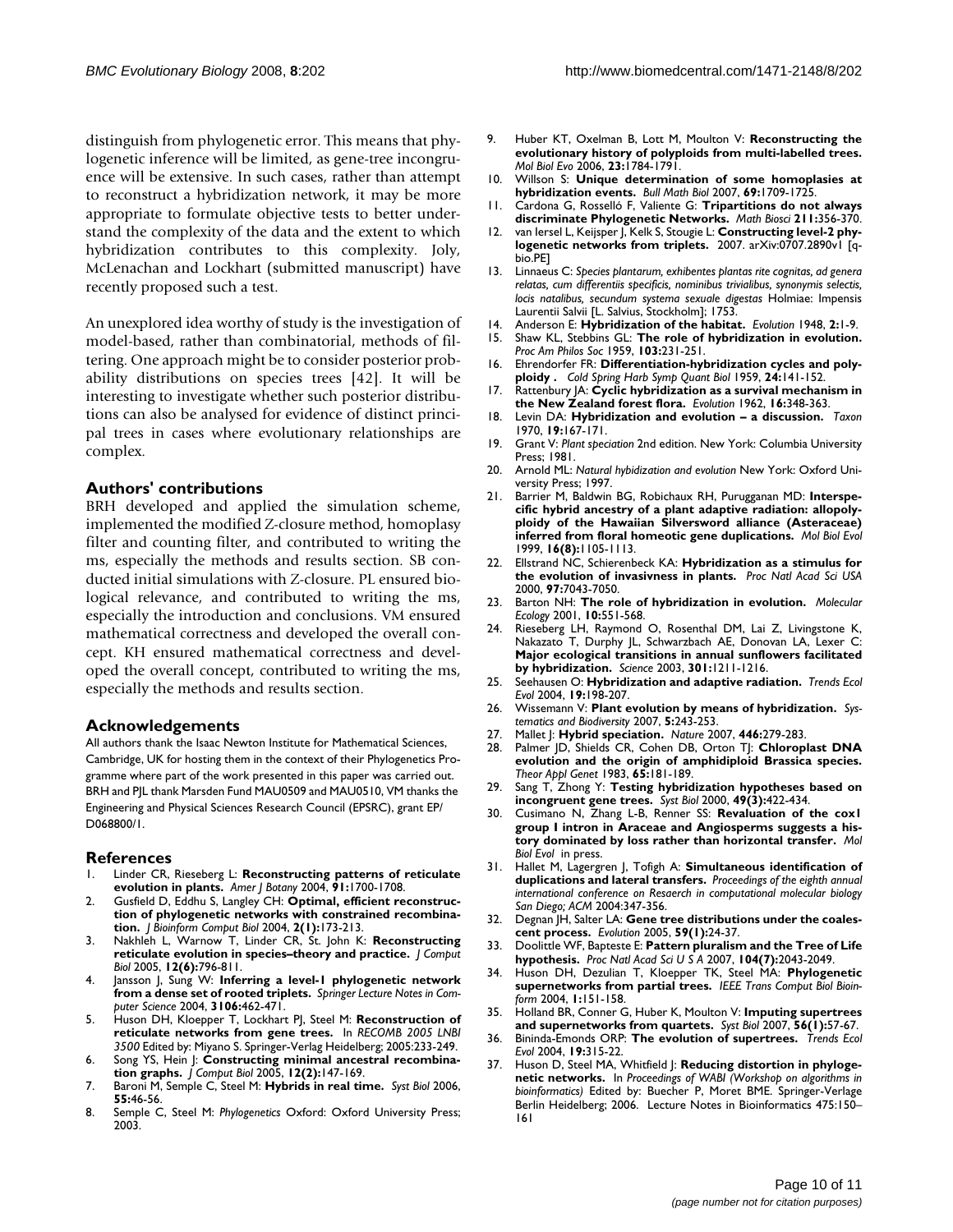- 38. Huson DH, Bryant D: **[Application of phylogenetic networks in](http://www.ncbi.nlm.nih.gov/entrez/query.fcgi?cmd=Retrieve&db=PubMed&dopt=Abstract&list_uids=16221896) [evolutionary studies.](http://www.ncbi.nlm.nih.gov/entrez/query.fcgi?cmd=Retrieve&db=PubMed&dopt=Abstract&list_uids=16221896)** *Mol Biol Evol* 2006, **23(2):**254-267.
- 39. Holland BR, Huber KT, Moulton V, Lockhart PJ: **[Using consensus](http://www.ncbi.nlm.nih.gov/entrez/query.fcgi?cmd=Retrieve&db=PubMed&dopt=Abstract&list_uids=15084681) [networks to visualize contradictory evidence for species phy](http://www.ncbi.nlm.nih.gov/entrez/query.fcgi?cmd=Retrieve&db=PubMed&dopt=Abstract&list_uids=15084681)[logeny.](http://www.ncbi.nlm.nih.gov/entrez/query.fcgi?cmd=Retrieve&db=PubMed&dopt=Abstract&list_uids=15084681)** *Mol Biol Evol* 2004, **21(7):**1459-1461.
- 40. Holland BR, Delsuc F, Moulton V: **[Visualizing conflicting evolu](http://www.ncbi.nlm.nih.gov/entrez/query.fcgi?cmd=Retrieve&db=PubMed&dopt=Abstract&list_uids=15805011)[tionary hypotheses in large collections of trees using consen](http://www.ncbi.nlm.nih.gov/entrez/query.fcgi?cmd=Retrieve&db=PubMed&dopt=Abstract&list_uids=15805011)[sus networks.](http://www.ncbi.nlm.nih.gov/entrez/query.fcgi?cmd=Retrieve&db=PubMed&dopt=Abstract&list_uids=15805011)** *Syst Biol* 2005, **54(1):**66-76.
- 41. Lockhart PJ, McLenachan PA, Havell D, Glenny D, Huson D, Jensen U: **Phylogeny, dispersal and radiation of New Zealand alpine buttercups: molecular evidence under split decomposition.** *Ann Missouri Bot Gard* 2001, **88:**458-477.
- 42. Edwards SV, Liu L, Pearl DK: **[High-resolution species trees with](http://www.ncbi.nlm.nih.gov/entrez/query.fcgi?cmd=Retrieve&db=PubMed&dopt=Abstract&list_uids=17392434)[out concatenation.](http://www.ncbi.nlm.nih.gov/entrez/query.fcgi?cmd=Retrieve&db=PubMed&dopt=Abstract&list_uids=17392434)** *Proc Natl Acad Sci U S A* 2007, **104(14):**5936-5941.